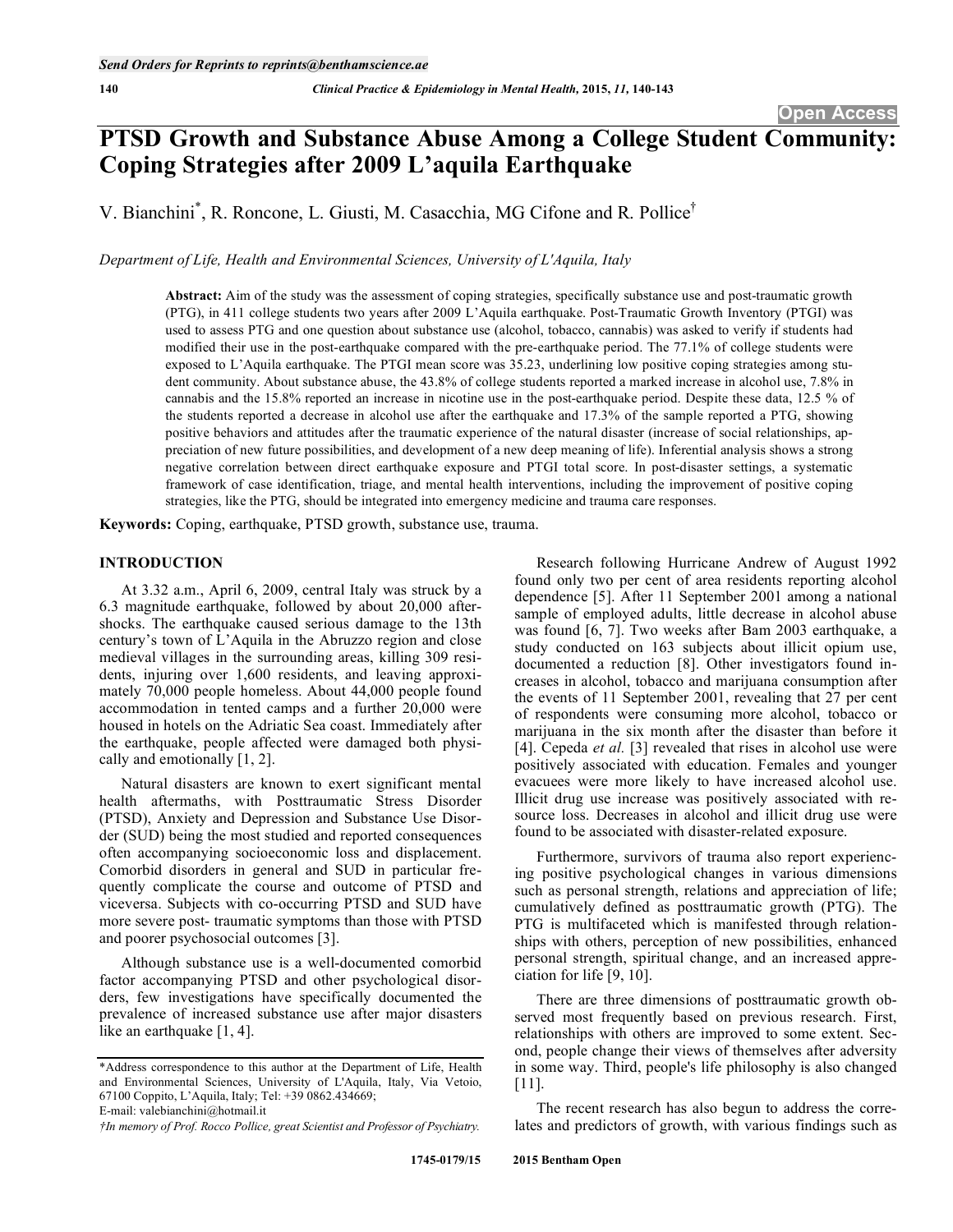### *Coping Strategies Among College Students After L'aquila Earthquake Clinical Practice & Epidemiology in Mental Health,* **2015***, Volume 11* **141**

the importance of stress-appraisal, social support, coping strategy and personality variables, increased positive mental health, reduced negative mental health and better subjective physical health [12].

The purpose of present study was the description of different coping strategies, specifically substance use and PTSD growth, among a college student community after 2009 L'Aquila and the correlation with a distress symptomatology and natural disaster variables (i.e. direct exposure).

# **MATERIALS AND METHODOLOGY**

Data collection for the present study was conducted two years after L'Aquila 2009 earthquake from February to October 2011. A total of 411 undergraduate students at L'Aquila University were involved in the psychological screening survey.

Following ethics local committee approval, individuals who appeared to satisfy the study inclusion criteria were submitted a description of the study and obtained consent, all eligible subjects completed the study's assessment.

Two study's exclusion criteria: a formal psychiatric diagnosis (including a substance use disorder or dependence) and a current use of psychotropic medication.

All students enrolled, completed a self-report questionnaire including items on socio-demographic characteristic (age, gender, occupation, residence) and the direct exposure to earthquake assessed using 2-point scale (yes=1 and no=0). Substance Use was assessed with one question per substance (alcohol, tobacco, cannabis) asking if the users had increased their use in the post-earthquake compared with the preearthquake period. To this aim, a 4-point scale was used (none, less than before, equal to before, greater than before) [2].

The PTSD GROWTH INVENTORY (PTGI) was used to measure PTG. The 21-item scale includes items that assess the degree to which an individual reports specific positive changes attributed to the struggle with a highly stressful event (possible total scores range from 0 to 105). Five empirically derived domains are assessed: Relating to Others (7 items), New Possibilities (5 items), Appreciation of Life (3 items), Personal Strength (4 items), and Spiritual Change (2 items). Cronbach's alphas for the total score have ranged from  $\alpha = 0.91$  to 0.93 [13]. According to Jin *et al.* (2014), a PTGI score above 57 (including 57) was considered to indicate a moderate level of post-traumatic growth [14]. First step of our analysis was the study of all described variables described and after we divided the total sample according to the direct exposure to L'Aquila earthquake to study the impact of the natural disaster on positive and negative coping strategies.

### **STATISTICAL ANALYSIS**

The Statistical Package for Social Sciences (SPSS 20) was used.

General descriptive statistics (frequencies and percentages) were used to describe the PTG and substance abuse. One-way ANOVA were performed to compare the substance use and the PTG in the different participant groups (gender

and direct exposure to earthquake). Relations between variables were explored by 2-tailed Person's correlation. Statistical tests were considered significant if  $p<0.05$ .

#### **RESULTS**

#### **Demographic Characteristics**

The demographic characteristics of 411 college students are presented in Table **1**.

The mean age was 24.22±3.08 years and the sample (53%; N=218) mostly consisted of males. 339 subjects  $(82.9\%)$  were college students, the others  $(N=72)$  were working students: 88.7% were medical students.

At the time of the interview, only 133 students (32.4%) were residing in L'Aquila.

The  $77.1\%$  (N=317) of sample was exposure to L'Aquila earthquake.

|                                                     | n/mean     | $\%$ /sd     |
|-----------------------------------------------------|------------|--------------|
| Gender<br>Male<br>Female                            | 218<br>193 | 53.0<br>47.0 |
| Occupation<br>Student<br>Working student            | 339<br>72  | 82.9<br>17.1 |
| Resident in L'aquila<br>Yes<br>N <sub>o</sub>       | 133<br>278 | 32.4<br>67.6 |
| <b>Earthquake Exposure</b><br>Yes<br>N <sub>o</sub> | 317<br>94  | 77.1<br>22.9 |
| <b>Mean Age</b><br>(years)                          | 24.2       | ± 3.08       |

## **Table 1. Socio-demographic and earthquake characteristics of study sample (N=411).**

#### **Substance Abuse and PTG**

Of 411 participants, the prevalence of substance abuse pre- and post-earthquake, showed that 43.8% (N=180) of college students reported, after the 2009 earthquake, an increase in alcohol use and 12.4% (N=51) a reduction; 7.8% (N=32) reported an increase in cannabis use and the 4.4%  $(N=18)$  a reduction; at last 15.8%  $(N=64)$  of sample reported an increase in nicotine use, and  $15.3\%$  (N=63), a reduction (Fig. **1**).

71 participants (17.3%) of sample were considered to have PTG (PTGI score  $\geq$  57), mainly female (N=42, 59%). For the PTG subscale, only 7% of respondents (N=29) showed an improvement as compared to others, 23.3% (N=96) were open to new possibilities, 23% (N=95) an improvement in their personal life and an increased appreciation for life (Table **2**). The PTGI mean score was 35.23 (SD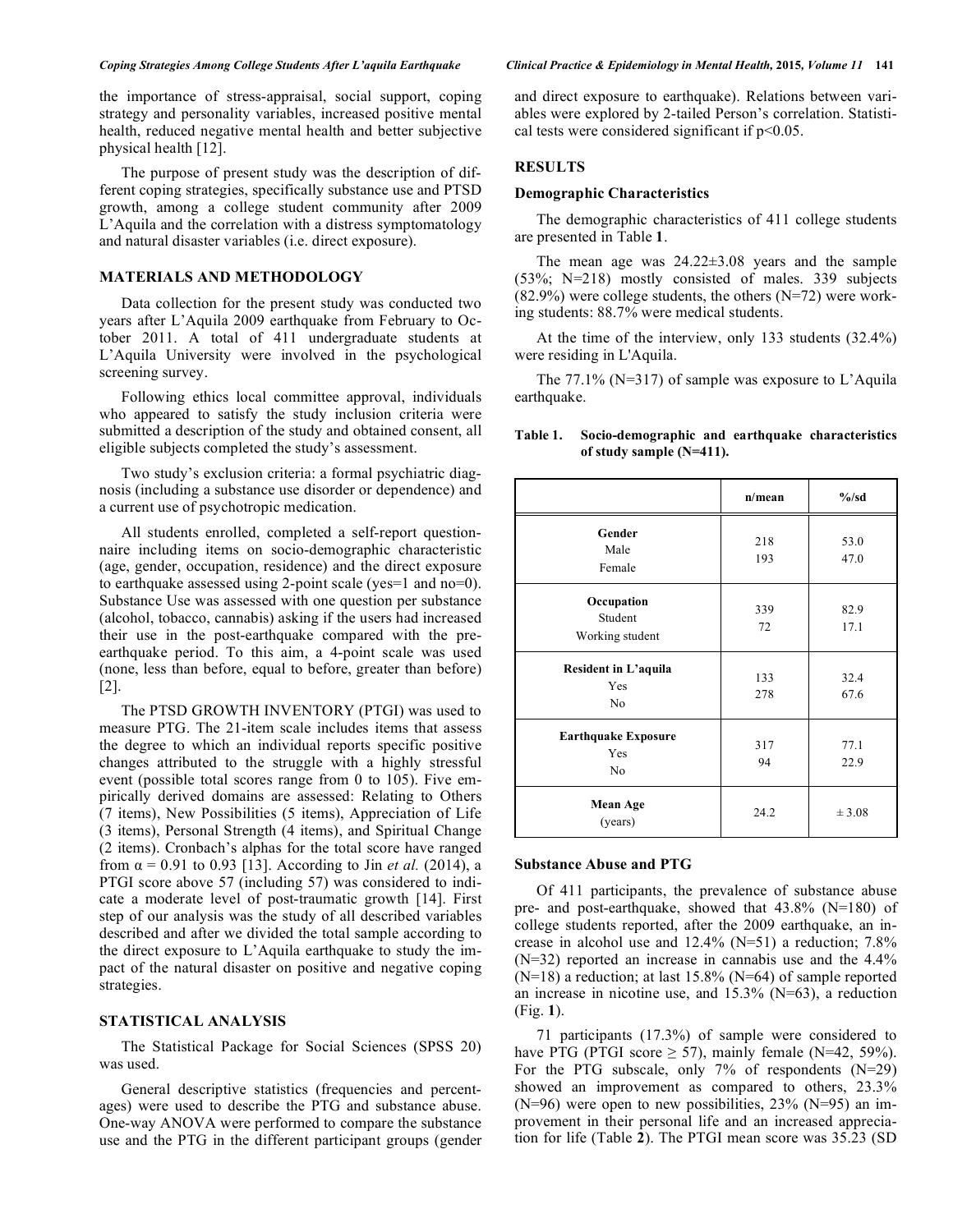$\pm$  21.1), which underlines low positive coping strategies among the student community.



**Fig. (1).** Substance abuse increase and reduction after the 2009 earthquake.

| <b>Post Traumatic Growth Inventory (PTGI)</b> | n  | $\%$  |
|-----------------------------------------------|----|-------|
| Total score $>57$                             | 71 | 17.3% |
| Relation to Others > 21                       | 29 | 7%    |
| New Possibilities $>15$                       | 96 | 23.3% |
| Personal Life $>12$                           | 95 | 23%   |
| Appreciation >9                               | 95 | 23%   |

**Table 2. Prevalence of PTG two years after L'Aquila earthquake.** 

Chi-square tests were performed to compare the prevalence of PTG and substance abuse in different participant groups: were reported statistical differences between men and woman in alcohol abuse ( $p<0.00$ ;  $f=27.4$ ) and cannabis  $(p<0.00; f=26.2)$  with higher frequencies among men; not differences in nicotine abuse  $(p<0.123; f=2.31)$  were reported. No statistical differences by gender in PTGI total score were reported, but there were differences in all PTGI subscales such as in "relating to others" ( $p$ >0.002; f=9.897), "new possibilities" (p>0.013; f=6,192), "personal strength" (p>0.006; f=7.604), "spiritual change" (p>0.000; f=12.503) and "appreciation of life" (p>0.000; f=21.74),

In accordance with the direct exposure to earthquake, the only statistical difference between the two groups was in alcohol abuse ( $p > 0.042$ ; f=4.178). The bivariate regression showed that direct earthquake exposure was negatively associated with PTGI score (p>0.038; r: -0.103), not revealing other associations.

# **DISCUSSION**

The aim of our study was the description of positive and negative coping strategies among a college student community, specifically substance use and PTSD growth, two years after 2009 L'Aquila. The most interesting result of our study was that our young sample, to cope a collective trauma such as a natural disaster occurs in L'Aquila, employed predominantly negative coping strategies, that is by increasing substance abuse, mainly alcohol compared to cannabis use that instead had a small increase (about 4%).

This finding is in line with Hurricane Andrew studies [5] reporting, among a general population sample, alcohol dependence. Instead, after 11 September 2001 and Bam 2003 earthquake, a little decrease in alcohol abuse and cannabis abuse was found, respectively [7, 8].

However, as already mentioned, the international literature about substance abuse after a traumatic event, specifically a natural disaster, is quite controversial.

The study results are in line also with our previous study [2] that showed a marked increase in substance abuse among people who survived a catastrophic earthquake. Pollice and colleagues (2011), reported that young participants reacted to emotional distress by turning to substance use in the absence of other, more adaptive coping mechanisms: such as the positive coping strategies of young survivors were not analyzed in that study. Another substantial difference between the two studies was that in the previous survey only young people seeking help in a psychiatric service and the SMILE service were enrolled and not only a general population sample, but the results were, unfortunately, very similar. This result maybe emphasizing a typical style of life and the coping strategies learnt by all young people of L'Aquila, regardless of the psychiatric diagnosis.

Moreover, in the previous study had revealed gender differences in substance abuse that have not been recognized in this study among a general population sample. People experienced positive personal and psychological changes in the aftermaths of trauma, despite the psychological distress associated with potentially traumatic event.

Post-traumatic growth (PTG) has been defined as "positive change that an individual experiences as a result of the struggle with a traumatic event" [15].

Several empirical studies have demonstrated a positive growth after several different types of traumatic events, for example, following terrorist attacks [16]. The PTG construct is based on an increased appreciation of life, the ability to set new life priorities, a sense of increased personal strength, the ability to identify new possibilities, an improved closeness in intimate relationships or a positive spiritual change [13].

However, most PGT literature has focused on the serious medical illness survivors, with very few examining earthquake survivors [17].

Another goal of this study is the evaluation of PTG coping strategy among 411 college students: in our sample, however, the prevalence of a positive coping traumatic event was very low (PTGI total score was 35 with a range from 0 to 95), underling a clear attitude, as already described, toward negative coping based on substance abuse. The most indicative result in this direction was the negative correlation between the direct exposure to 2009 L'Aquila earthquake and the PTGI score. Finally, it gender difference was not detected in post traumatic growth (PTG) but several other international studies demonstrated that females report more growth than males [18].